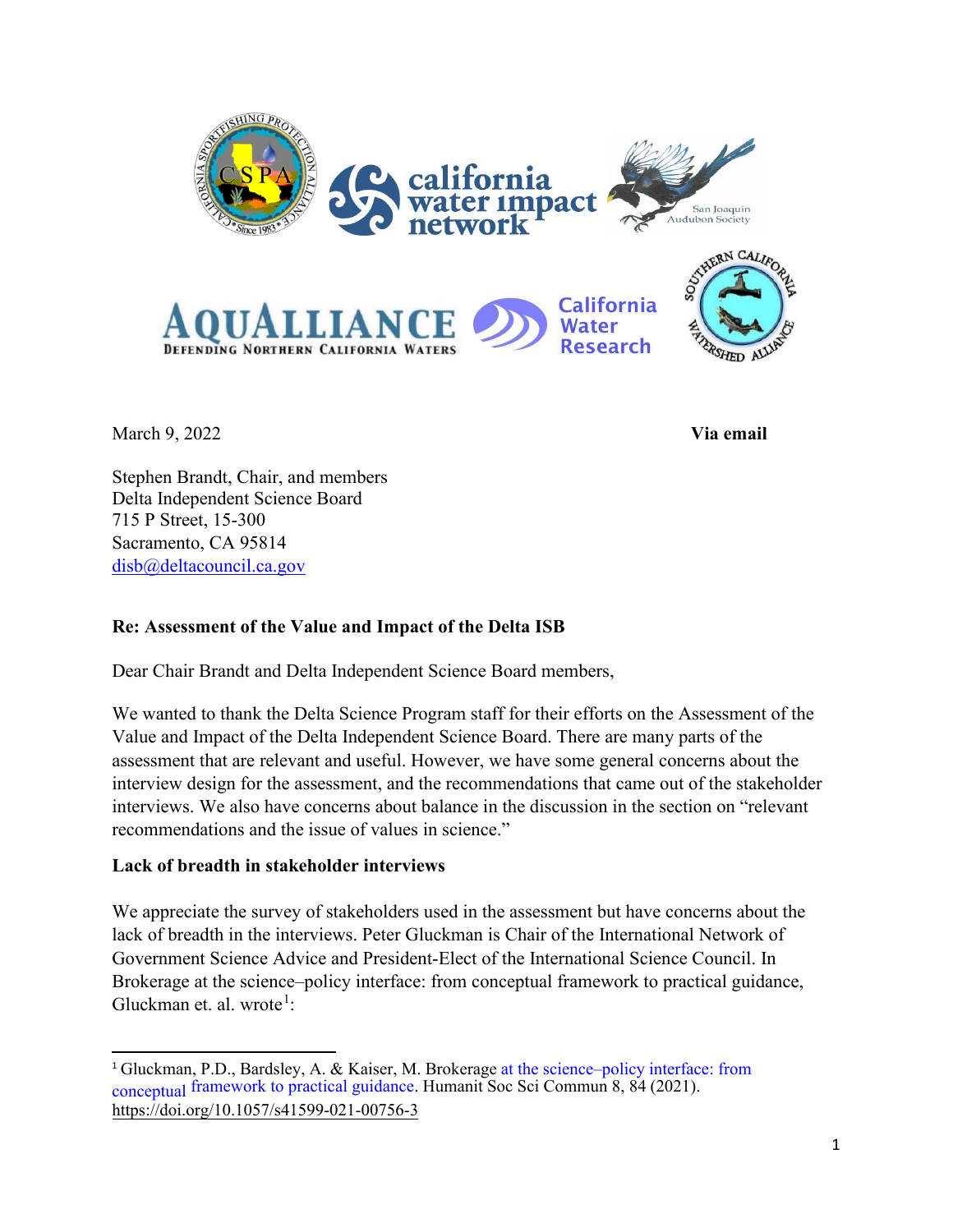We posit that, as a core principle, effective brokerage needs to engage a range of stakeholders in the provision of knowledge and formulation of options—first using evidence synthesis as a form of second-order knowledge co-production. Brokering this knowledge into the policy process requires trust, transparency and integrity.

The "26 knowledgeable stakeholders" that were selected for interviews did not include any NGO stakeholders. The assessment states,

Findings reported in this chapter are primarily based on interviews with 26 knowledgeable stakeholders who were selected based on their past and current engagement with the Delta ISB to share in-depth and informed views about the Board and its products. (Appendix 2, p. 147.)

We respectfully point out that there are NGO stakeholders that have "in-depth and informed views" about the Board and its products and have had past and/or current engagement with the Delta ISB.

Export contractors interviewed by the Delta Science Program staff included Metropolitan Water District, the State Water Contractors, and the Santa Clara Valley Water District. While the Central Delta Water Agency was included, there was a much broader group of Delta interests that was not interviewed.

The assessment considered the Delta ISB's "overall recommendation … to establish an ongoing research program on the Delta as an evolving place," and also considered outreach issues for the Delta ISB, but the local Delta stakeholders who were central to this component of the review were not interviewed. This is an unfortunate omission.

## **Interviews with Delta Stewardship Council staff**

As a further consideration, while the report states that Delta Stewardship Council staff were interviewed, the identity of the interviewees and the potential supervisory relationship to the interviewers were not disclosed. Garrard et. al. <sup>[2](#page-1-0)</sup> noted:

Qualitative researchers have established guidelines for the disclosure of relevant personal values and beliefs. In the social sciences, this involves revealing one's relationship to the participants being studied, including potentially hidden power relationships that may affect data collection and/or final results.

These power dynamics should be disclosed and addressed in the Delta Science Program's products, including the review of the Delta Independent Science Board.

<span id="page-1-0"></span><sup>&</sup>lt;sup>2</sup> Garrard, G., Fidler, F. Wintle, B., Chee, Y.E., & Bekessy, S. 2016. Beyond Advocacy: Making Space for Conservation Scientists in Public Debate, Conservation Letters 9(3). https://www.nespthreatenedspecies.edu.au/media/gdfjf4q3/project-6-3\_2016\_garrard\_et\_al-beyond[advocacy-pdf.pdf.](https://www.nespthreatenedspecies.edu.au/media/gdfjf4q3/project-6-3_2016_garrard_et_al-beyond-advocacy-pdf.pdf)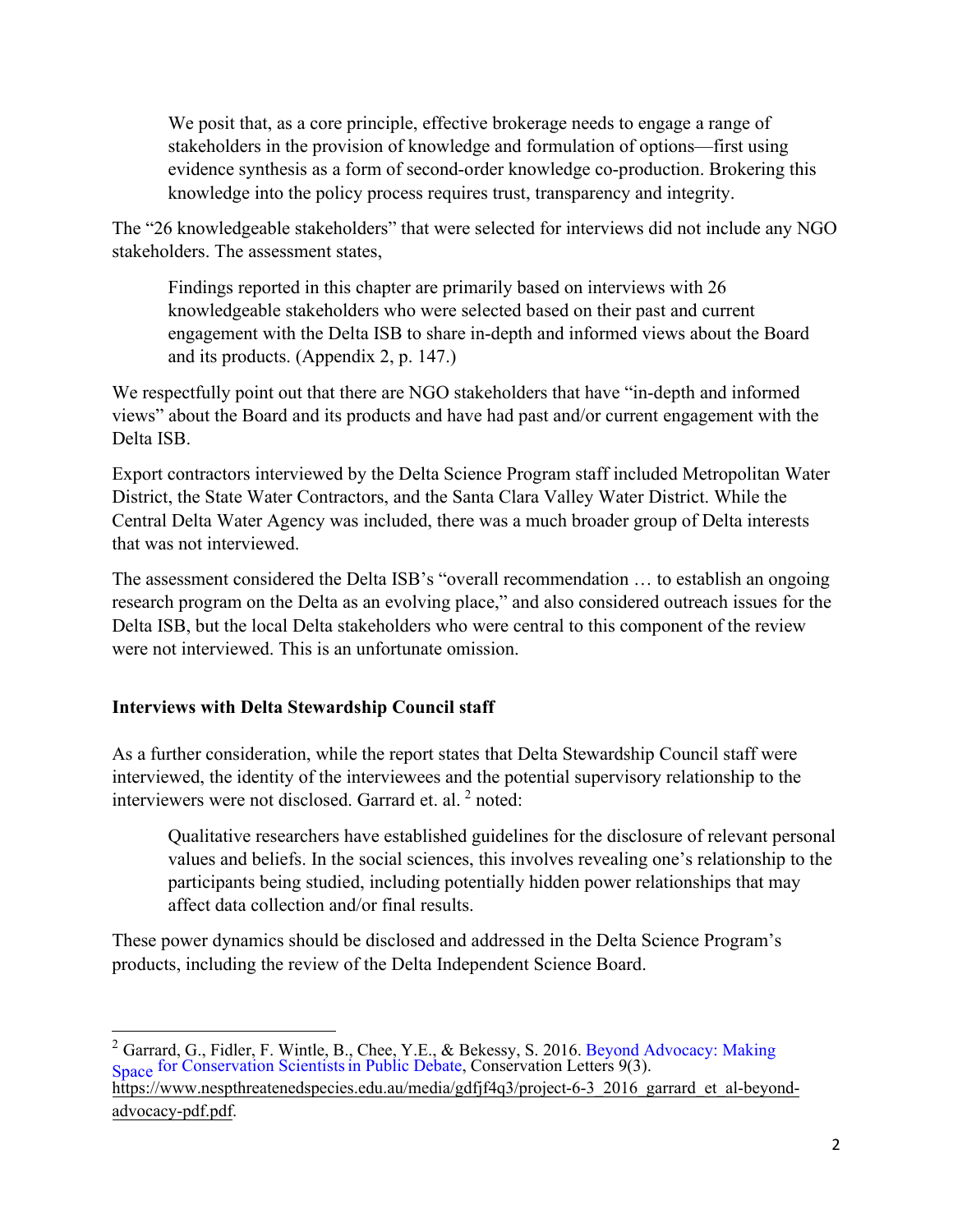## **Power dynamics with respect to the Delta ISB funding crisis**

We are also concerned about the power dynamics of the timing of the interviews with stakeholders for the Delta ISB assessment. The report states that the interviews were conducted from November 2020 to December 2020. (Appendix 2, p. 147.) We note that this was the period of crisis for the Delta Independent Science Board, because the Board had just learned that their compensation was reduced to \$100 per diem.

In particular, we are troubled by the power dynamics of the following recommendation in the context of the defunding of the Delta ISB:

First, some interviewees suggested a more thorough orientation at onboarding to acquaint Delta ISB members with the Delta context – especially management and regulatory processes – so they understand the system and have a clearer understanding of whom to involve when they formulate recommendations. Second, several interviewees suggested the Board should be proactive in approaching and engaging with entities it considers responsible for implementing its recommendations. (p. 74)

There were clearly power dynamics in conducting interviews with the agencies that are reviewed by the Delta ISB during the height of the Delta ISB funding crisis and these power dynamics should have been acknowledged in the assessment. The assessment notes that:

The main organizations involved in implementing Delta ISB recommendations are the Council (78%, n=14), Collaborative Adaptive Management Team (17%, n=3) and the State of California (5%, n=1). (p. 36)

We note that there were also lapses in Delta Stewardship Council reports to the Delta ISB during the time of the interviews. At the December 2020 Delta ISB meeting, with respect to planning future meetings, Chair Stephen Brandt stated that the Delta Stewardship Chair and Executive Officer had not been making reports at the Delta ISB meetings, nor had the science lead for the Council<sup>[3](#page-2-0)</sup>:

We haven't heard from the Delta Stewardship Council Chair or Executive Officer recently. So have them give a presentation on what their upcoming plans for the year are, and particularly if there's anything in any request they may have from the board for the new board members. Normally we have the science lead in the Council present at every one of our meetings, but we haven't heard from them in a while.

We do wonder why the priority for the Delta Science Program in November 2020 and December 2020 was conducting structured interviews with Delta Stewardship Council staff and other agencies that the Delta ISB oversees about the "impact and value" of the Delta ISB, rather than supporting the Delta ISB during the crisis.

<span id="page-2-0"></span><sup>3</sup> [Delta Independent Science Board, December 11, 2020 meeting video](https://cal-span.org/unipage/?site=cal-span&owner=DISB&date=2020-12-11) at 1:46. https:// cal-[span.org/unipage/?site=cal-span&owner=DISB&date=2020-12](https://cal-span.org/unipage/?site=cal-span&owner=DISB&date=2020-12-11)-11.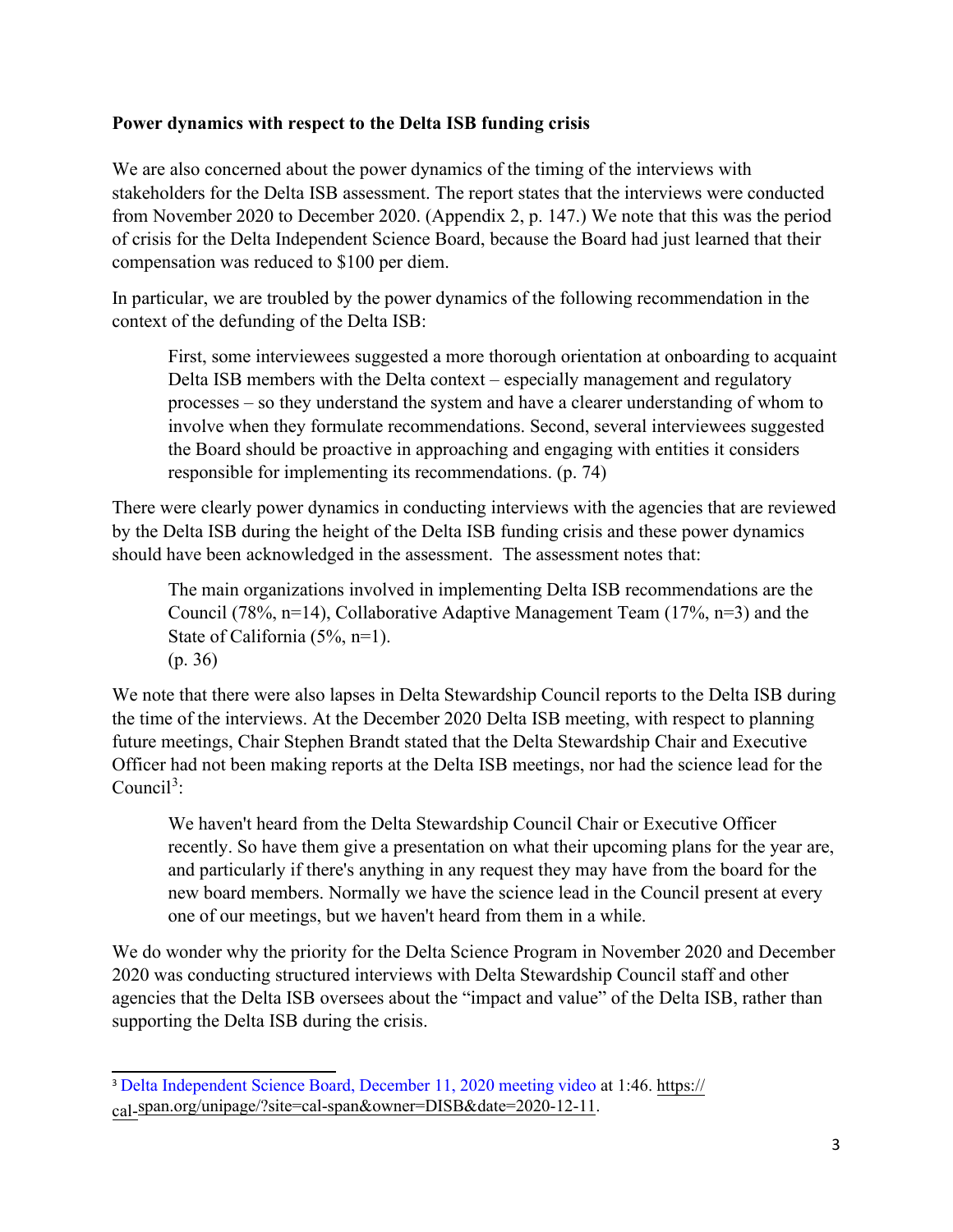#### **Discussion of the issue of values in science**

Our other concerns have to do with the recommendations by the Delta Science Program staff in "Box 1: Relevant recommendations and the issue of values in science" on p. 75-76. While we give an "E" for effort to this discussion, we believe the discussion needs better context and balance. We respectfully offer the following observations.

The discussion on the issues of values in science states in part:

Modern Western science has conventionally espoused a value-free ideal, in which value neutrality (i.e., the idea that science is not influenced by social, moral, or political values) is viewed as a hallmark of scientific knowledge and a pillar of scientific credibility and trust (Douglas 2009).

This sentence fails to accurately represent the opinions in the cited text, Science, Policy, and the Value-Free Ideal.<sup>[4](#page-3-0)</sup> In a review of the book, Fagan wrote:<sup>[5](#page-3-1)</sup>

Douglas gives the old argument a new twist by treating acceptance of the value-free ideal itself as a moral question: should scientists attempt to follow the value-free ideal? The answer is no: the value-free ideal conflicts with our general responsibility to consider the consequences of error in deciding what to do, and there is no good reason to exempt scientists from this general responsibility. The value-free ideal therefore must be rejected on moral grounds… The main achievement of this chapter, and indeed of the book as a whole, is to reconceive the scientist as an active agent with an authoritative voice in our society, rather than an idealized epistemic agent assessing evidential support for hypotheses (70-73).

As explained below, the Delta Reform Act created the Delta Independent Science Board to exercise oversight of science in the Delta, a role closer to Douglas' concept of the scientist as an active agent with an authoritative voice.

Douglas' book was also published before the major changes to the social landscape of science in the United States under the Trump administration, including rejection of sound science on the COVID pandemic, unprecedented rollbacks of environmental protections, and interference with scientific integrity in federal agencies. Any discussion of the role of values in science is incomplete without consideration of this new landscape.

The discussion of the "value-free ideal" also cites Wilhere, <sup>[6](#page-3-2)</sup> who criticized the peer review of the 2008 Northern Spotted Owl recovery plan as "inadvertent advocacy." The peer review stated that "[g]iven that the [spotted owl] has been experiencing about a 4% annual rate of population

<span id="page-3-1"></span><span id="page-3-0"></span><sup>4</sup> Douglas, H. E. 2009. Science, Policy, and the Value-Free Ideal. University of Pittsburgh Press. <sup>5</sup> Fagan, M.B. 2009. [Science, Policy, and the Value-Free Ideal,](https://ndpr.nd.edu/reviews/science-policy-and-the-value-free-ideal/) Notre Dame Philosophical Reviews. https://ndpr.nd.edu/reviews/science-policy-and-the-value-free-ideal/

<span id="page-3-2"></span><sup>6</sup> Wilhere, G. F. 2012. [Inadvertent advocacy.](https://doi.org/10.1111/j.1523-1739.2011.01805.x) Conservation Biology 26**:**39–46. https://doi.org/10.1111/j.1523-1739.2011.01805.x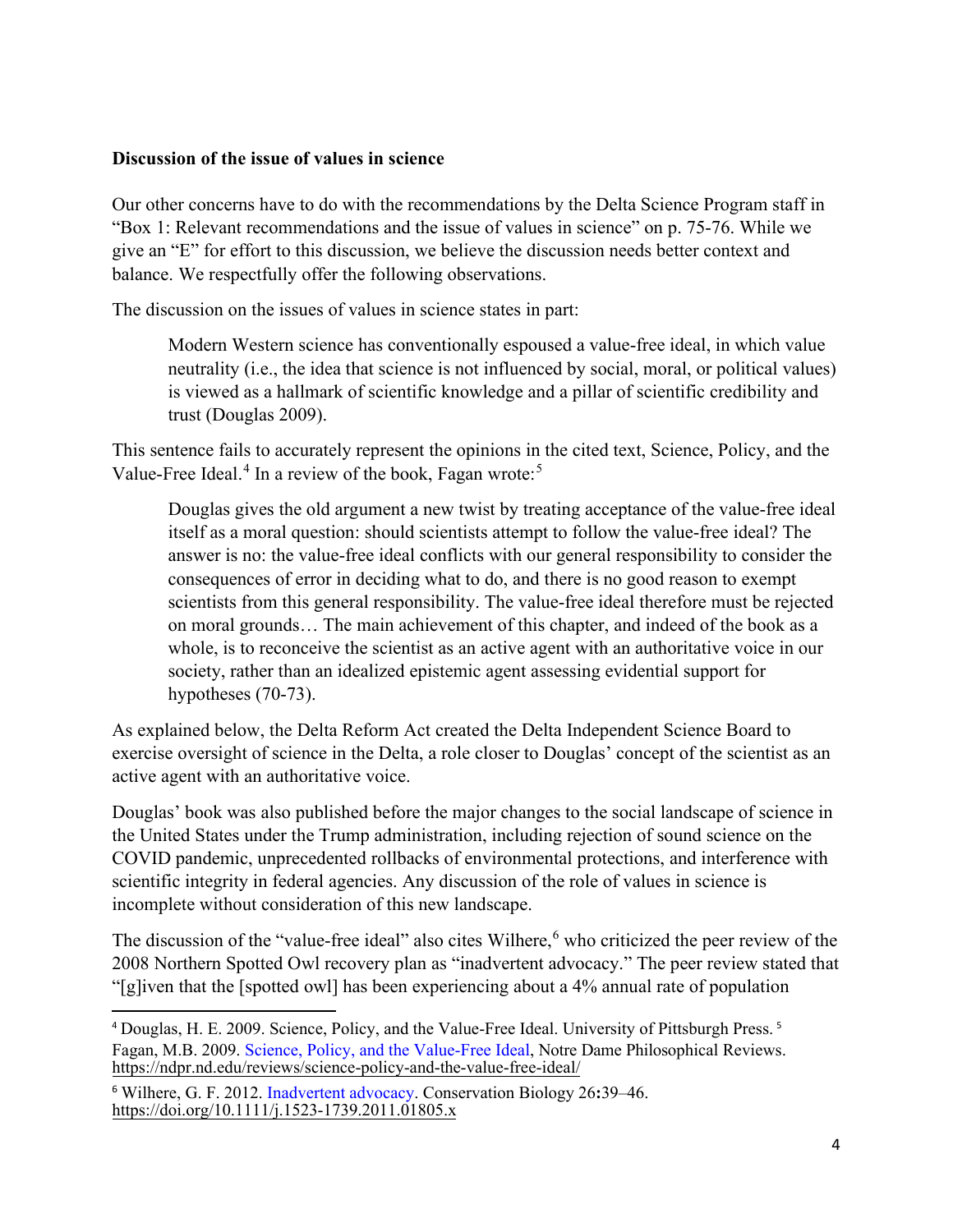decline for the last 15 years, any reductions from current levels of habitat protection cannot be justified." Wilhere commented, "[t]he reviewers failed to recognize a legitimate justification for reducing the current levels of habitat protection—a different attitude toward risk—and tolerating a greater extinction risk allowed a reduction in habitat protection."

Wilhere failed to consider the very serious political interference in the Northern Spotted Owl recovery plan. Carroll et. al. reviewed Wilhere's essay, and commented:<sup>[7](#page-4-0)</sup>

The Department of the Interior (DOI) inspector general ultimately confirmed reviewers' concerns when he concluded that Julie MacDonald, a high-level political appointee, spurred efforts to make the new recovery plan less protective of the owl and its habitat. Rather than encouraging open discussion of the appropriate level of risk to guide owl recovery, Mac-Donald used methods such as refusing to include leading scientists with expertise in owl ecology as members of the team drafting the new recovery plan and creating a Washington Oversight Committee that explicitly discouraged habitat protections (USDI 2008). Due to these and similar actions, DOI subsequently developed a scientific integrity policy to prevent such interference in agency decision making (USDI 2011).

As California Water Research previously discussed with the Delta Independent Science Board, there have been major concerns about loss of scientific integrity in the process for developing the Biological Opinion for the Long Term Operation of the Central Valley Project and State Water Project.<sup>[8](#page-4-1)</sup> In July of 2019, the Trump administration removed most of the scientists working on the biological opinion and established a team of lawyers and scientists from Reclamation and other agencies to review and revise the biological opinion, deeming the July version a "draft'' in need of improvement. There were huge concerns about the unprecedented political interference in agency science.<sup>[9](#page-4-2)</sup> The operations of the Central Valley Project under the new Biological Opinion decimated Winter-run salmon in  $2021$ ,<sup>10</sup> and threaten to do so in  $2022$ .<sup>[11](#page-4-4)</sup>

<span id="page-4-0"></span><sup>7</sup> [Carroll, C. Daniel J. Rohlf, D. Noon, B., Reed, J.M. 2012. Scientific Integrity in Recovery Planning and](https://doi.org/10.1111/j.1523-1739.2012.01875.x)  Risk Assessment: Comment on Wilhere. Conservation Biology, 26(4):743-45. https://doi.org/10.1111/j.1523-1739.2012.01875.x.

<span id="page-4-1"></span><sup>8</sup> [Deirdre Des Jardins. 2021. Letter to the White House Scientific Integrity Fast-Track Action Committee,](https://cah2oresearch.com/wp-content/uploads/2021/08/SI-FTAC-comments-Reclamation-Central-Valley-Project.pdf)  Re: Comments on scientific integrity in federal agency decisions regarding water management by Reclamation's Central Valley Project. https://cah2oresearch.com/wp[content/uploads/2021/08/SI-FTAC-comments-Reclamation-Central-Valley-Project.pdf.](https://cah2oresearch.com/wp-content/uploads/2021/08/SI-FTAC-comments-Reclamation-Central-Valley-Project.pdf)

<span id="page-4-2"></span><sup>9</sup> Congress member Jared Huffman. 2021. Trump's California Water Plan Troubled Federal Biologists. [They Were Sidelined Exclusive: Although Scientists Recommended Otherwise, Trump Officials Favored](https://huffman.house.gov/media-center/in-the-news/trumps-california-water-plan-troubled-federal-biologists-they-were-sidelined)  Political Allies Over Endangered Wildlife, Internal Emails Show. Congressional website. https://huffman.house.gov/media-center/in-the-news/trumps-california-water-plan-troubled-federal[biologists-they-were-sidelined.](https://huffman.house.gov/media-center/in-the-news/trumps-california-water-plan-troubled-federal-biologists-they-were-sidelined)

<span id="page-4-3"></span><sup>&</sup>lt;sup>10</sup> NOAA Southwest Fisheries Science Center. 2021. Water Year 2021 Winter-Run Chinook Temperature-Dependent Mort[ality Estimate. https://www.courthousenews.com/wp-content/](https://www.courthousenews.com/wp-content/uploads/2021/11/Mortality-Estimate.pdf) [uploads/2021](https://www.courthousenews.com/wp-content/uploads/2021/11/Mortality-Estimate.pdf)/11/Mortality-Estimate.pdf.

<span id="page-4-4"></span><sup>&</sup>lt;sup>11</sup> Doug Obegi. 2021. [Agencies Planning a Disaster for CA Salmon if 2022 Is Dry.](https://www.nrdc.org/experts/doug-obegi/agencies-planning-disaster-ca-salmon-if-2022-dry) NRDC expert blog. https://www.nrdc.org/experts/doug-obegi/agencies-planning-disaster-ca-salmon-if-2022-dry.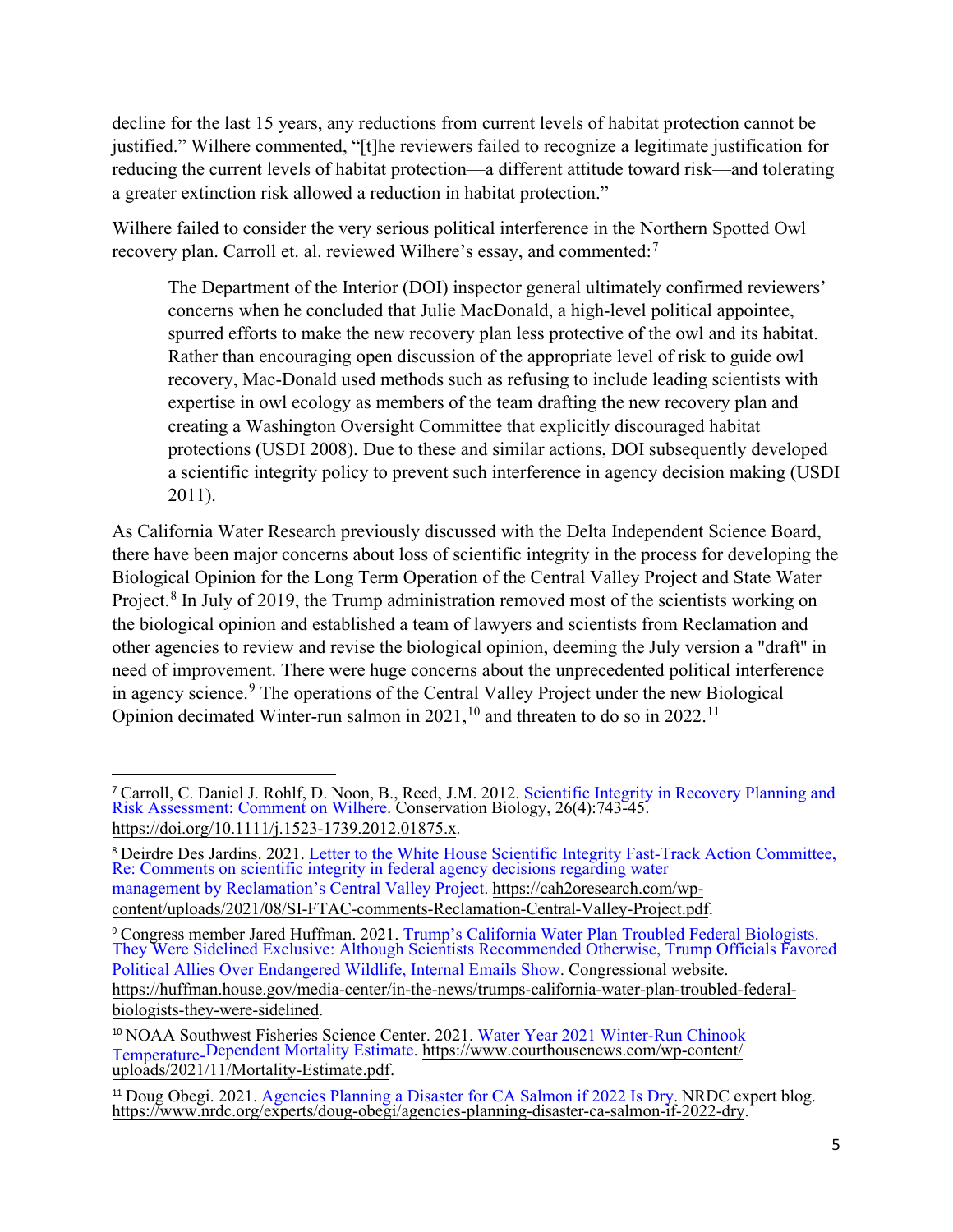Given the salmon crisis, we are troubled by the assessment's citation of Wilhere and the discussion of "inadvertent advocacy" in the section on the "issue of values in science." A more appropriate framework was suggested by Carroll et. al.:

The objective of peer reviews appropriately encompasses both the underlying science and the context in which science is used to inform policy… Scientists and scientific societies have the responsibility to identify when recovery plans deviate from Congressional intent and past agency practice and to suggest revisions that better achieve the goals of the ESA and other conservation statutes. (p. 745.)

## **Legislative intent in the Delta Reform Act**

The mandate by the legislature for the Delta Science Program is quoted in the foreword to the assessment (Wat. Code  $\S$  85280(b)(4)):

The mission of the Delta Science Program shall be to provide the best possible unbiased scientific information to inform water and environmental decisionmaking in the Delta.

The Delta Reform Act thus states that the mission of the Delta Science Program shall be to provide the "best possible unbiased scientific information," *not* value-free scientific information.

Both the Delta Science Program and the Delta Independent Science Board should carefully consider the distinction between unbiased scientific information and value-free scientific information. The Delta Reform Act provides clear and explicit direction on state water management policy. Water Code section 85023 states that "[t]he longstanding constitutional principle of reasonable use and the public trust doctrine shall be the foundation of state water management policy and are particularly important and applicable to the Delta."

California Water Impact Network, California Sportfishing Protection Alliance, and AquAlliance recently had a landmark settlement in a lawsuit against the State Water Resources Control Board over the Board's failure to comply with the public trust doctrine in its decisions. The settlement required that the Board include transparent evaluation of public trust doctrine factors in its analysis of the Bay-Delta Water Quality Control Plan.[12](#page-5-0) We argue that the Delta Science Program and the Delta Independent Science Board should do the same.

In considering the influence of moral and social values on its reviews, the Delta Science Program staff suggested the following option for the Delta Independent Science Board:

A second option would reflect a value transparency approach, which would allow the Board to work with stakeholders, but would also involve explicitly identifying non-

<span id="page-5-0"></span><sup>&</sup>lt;sup>12</sup> California Water Impact Network, 2020. Landmark Pattern & Practice Public Trust Case Reaches [Settlement: Enforceable Transparency and Analysis to Replace Years of Failure to Comply with](https://www.c-win.org/blog/2020/7/21/landmark-pattern-amp-practice-public-trust-case-reaches-settlement)  Existing Water Quality and Flow Standards, California Water Impact Network blog. https://www.c[win.org/blog/2020/7/21/landmark-pattern-amp-practice-public-trust-case-reaches-settlement.](https://www.c-win.org/blog/2020/7/21/landmark-pattern-amp-practice-public-trust-case-reaches-settlement)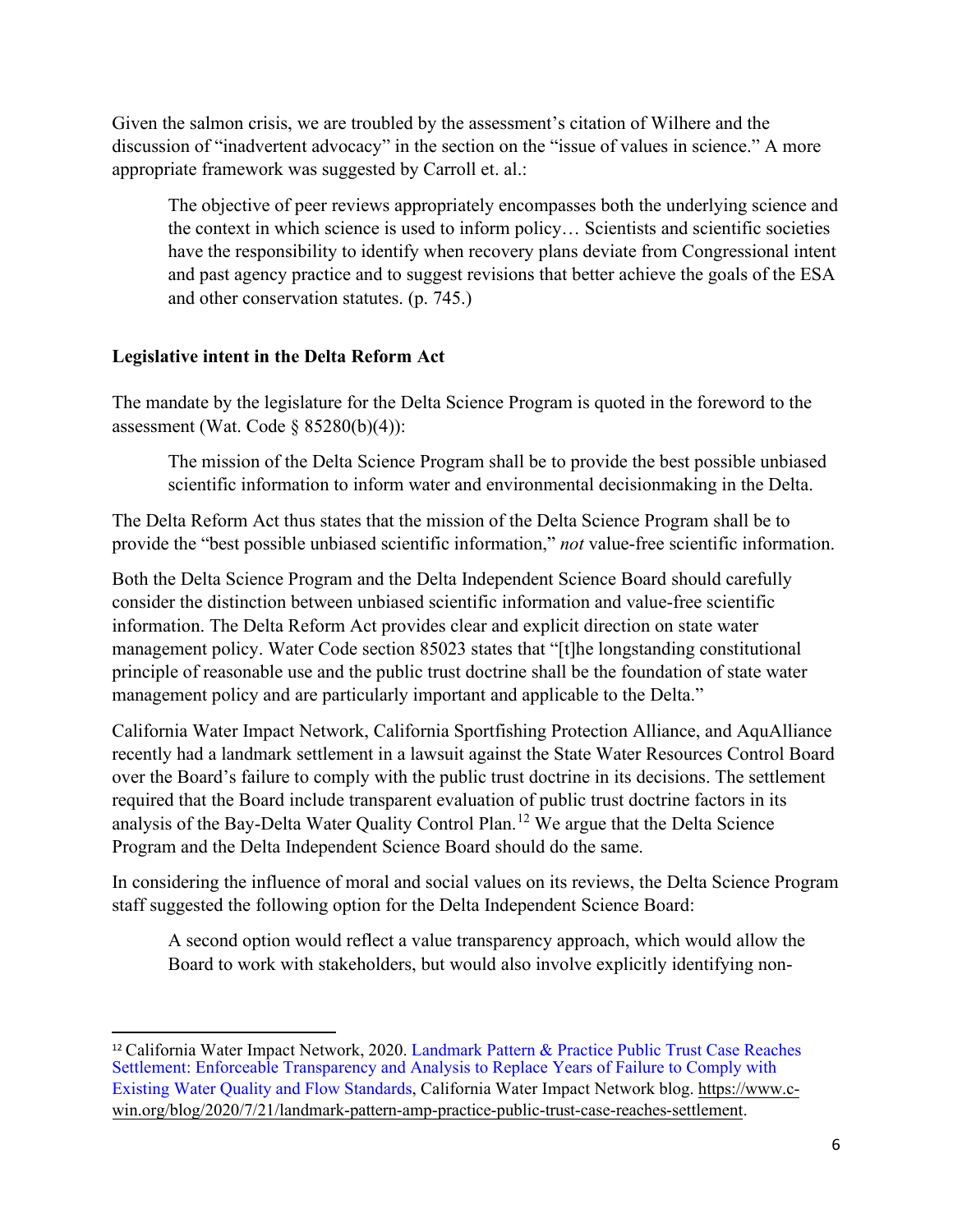scientific considerations (including values) underpinning the resulting recommendations. (p. 76.)

It would be a significant improvement to Board reviews if there was explicit consideration of the constitutional principles of reasonable use and the public trust doctrine. The Delta Reform Act of 2009 further charges the Delta Independent Science Board with "oversight of the scientific research, monitoring, and assessment programs that support adaptive management of the Delta…" (Wat. Code § 85280(a)(3).) We believe this gives the Board both the authority and the responsibility to consider reasonable use and the public trust.

Further, rather than the Delta Independent Science Board's oversight being "value-free", we argue that it should be informed by the policies adopted by the legislature in the Delta Reform Act. The Delta Reform Act stated that "[t]he policy of the State of California is to achieve the following objectives that the Legislature declares are inherent in the coequal goals for management of the Delta:

(c) Restore the Delta ecosystem, including its fisheries and wildlife, as the heart of a healthy estuary and wetland ecosystem.

(d) Promote statewide water conservation, water use efficiency, and sustainable water use.

(e) Improve water quality to protect human health and the environment consistent with achieving water quality objectives in the Delta.

To the extent that these statutorily mandated policies are controversial for some stakeholders, the disagreement should not be embedded in science in a non-transparent way, but explicitly considered.

We are also concerned about the proposed limits on the Delta ISB. The discussion on the issue of values in science states:

If the Delta ISB aims to exert influence in any way, it is over the usage, conduct, or coordination of science, rather than resource management policies or decisions. However, decisions about science and science governance are inevitably linked with broader social and political values and interests.

We believe this does not accurately characterize prior Delta ISB reviews. Further, such a limitation on the scope of the Delta ISB's reviews would gut oversight of the use of "best available science" in meeting the goals in the Delta Reform Act, as well as weakening accountability in environmental governance of the Delta.

In the Delta Science Program's March 1, 2022 brown bag webinar, Carl Wilcox, former Delta Advisor for the California Department of Fish and Wildlife, stated that the Delta Plan consistency requirements and the Delta Independent Science Board are the top two processes or institutions that provide accountability. This is the slide from Wilcox' presentation: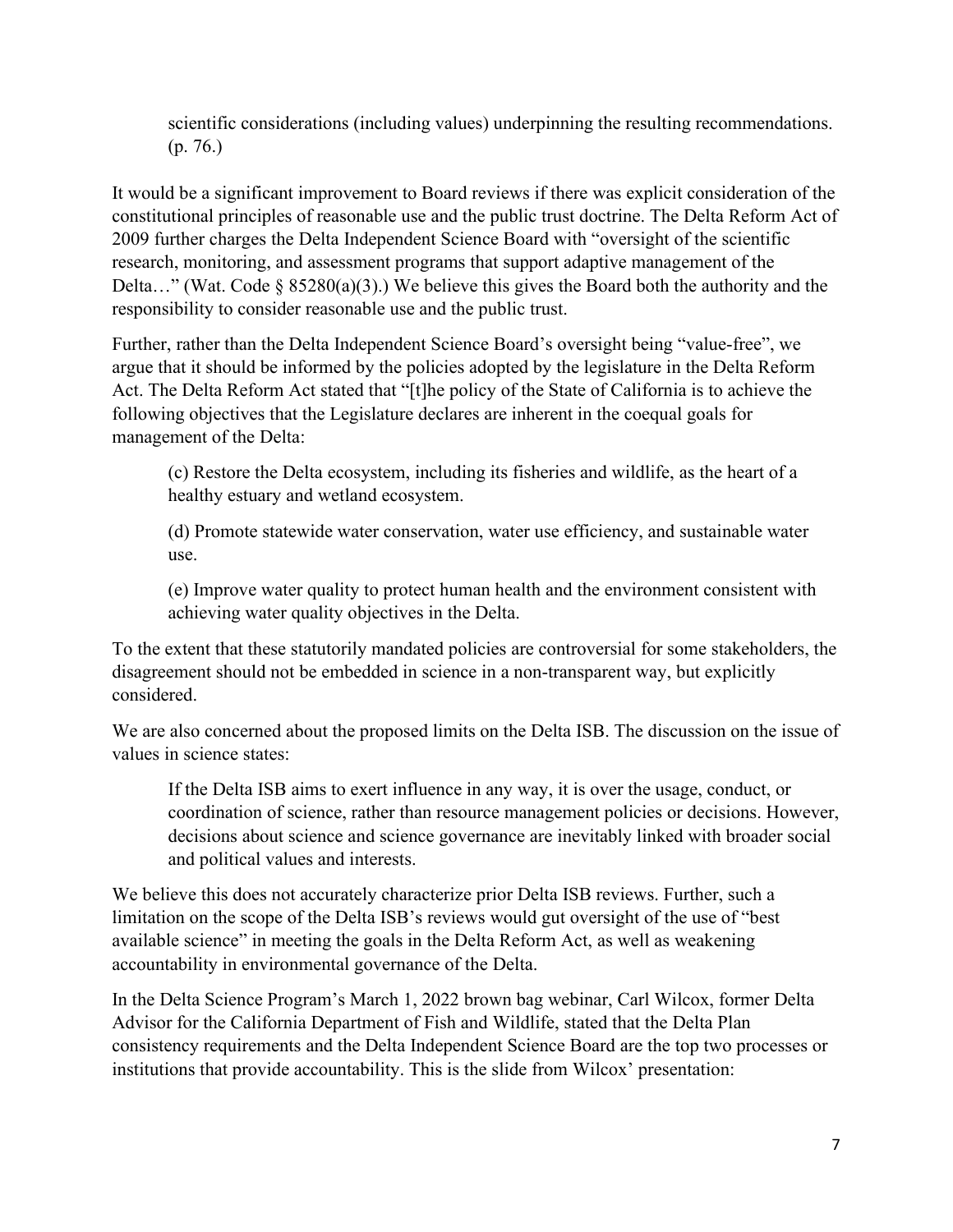

A more balanced discussion of the issue of values in science, as applied to the Delta Independent Science Board would consider the constitutional principles of reasonable use and the public trust and the legislatively mandated policies in the Delta Reform Act. We argue that these principles should be explicitly and transparently considered in all Delta Science Program and Delta Independent Science Board products.

Thank you for your consideration of these comments,

B. Vlannes

Barbara Vlamis, Executive Director AquAlliance [info@aqualliance.net](mailto:info@aqualliance.net)

Carolee Frieger

Carolee Krieger, President and Executive **Director** California Water Impact Network [caroleekrieger7@gmail.com](mailto:caroleekrieger7@gmail.com)

hvumçe

Bill Jennings, Executive Director California Sportfishing Protection Alliance [deltakeep@me.com](mailto:deltakeep@me.com)

Deirdre Des Jardins, Director California Water Research (831) 566-6320 [ddj@cah2oresearch.com](mailto:ddj@cah2oresearch.com)